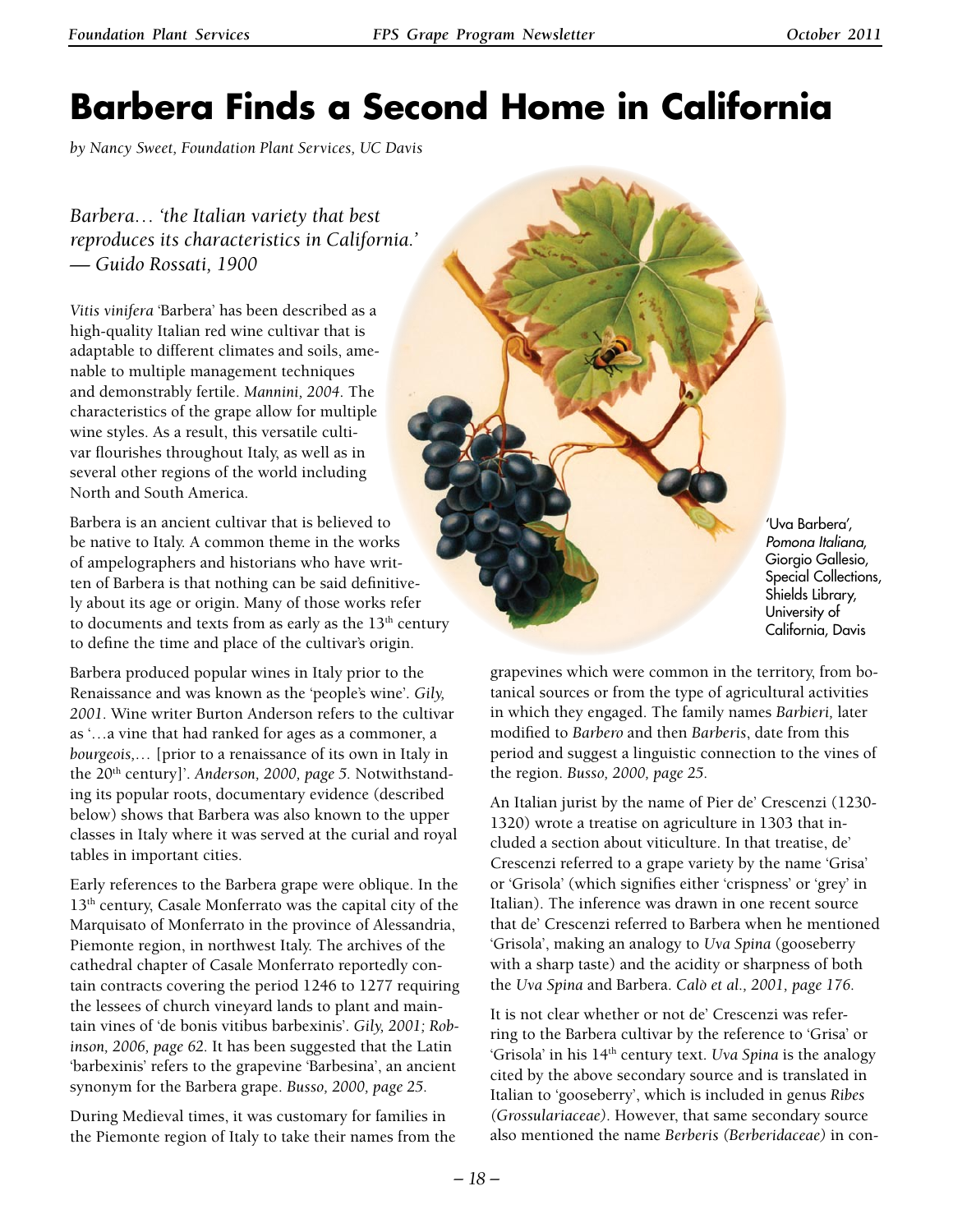nection with the analogy to Barbera. *Berberis* is a plant genus that includes the very tart barberry species, which has red berries. Early names for Barbera included 'Barberi' and 'Barberis', names similar to *Berberis*. *Busso, page 25.*  Regardless of any taxonomic confusion, both gooseberry and barberry exhibit spines and a sharp taste. *Brennan, 1992; Ahrendt, 1961.*

A prominent Italian viticulture professor and grape breeder, Dr. Giovanni Dalmasso, did not make the same analogy from *Uva Spina* to Barbera*.* Dalmasso wrote in the early 1960's that no historical allusion to the Barbera variety appeared in the writings of Pier de' Crescenzi. Dalmasso indicated that de' Crescenzi lived in Asti for 30 years and would not have overlooked such an important variety if Barbera were being cultivated there at that time. *Dalmasso et al., 1960-61, Ch. II, page III.*

 Dalmasso further noted that a second author, Giovanni Battista Croce, jeweler to the House of Savoy, similarly made no reference to Barbera in his 1606 work on the 'Excellence and Diversity' of wines made in the hills of Torino. *Schneider, 1992; Dalmasso et al., 1960-61, Ch. II, page III.* This latter omission might be explained by the fact that conditions in Torino are too cold for Barbera to achieve much success.

Other references from the Renaissance era specifically name the cultivar. The varietal name 'Barbera' appeared in less formal contexts in the 16<sup>th</sup> century. One of the earliest written references to the cultivar by the name 'Barbera' appeared in 1514 on a cadastral map (public register of land ownership) of Chieri, a town east of Torino. *Gily, 2001.*

The cultivar name 'Barbera' is again mentioned in 1609 in a letter in the communal archives of Nizza Monferrato, a municipality in the province of Asti in the Piemonte region. The letter was sent to officials in Nizza Monferrato (aka Nizza della Paglia) from the influential Dukes of Mantova in nearby Lombardia and requests that envoys be received to 'taste the wines of the vineyards [of] Nizza Monferrato and, in particular, the Barbera'. *Garoglio, 1973, page 245.*

A note in 1685 in the personal diary of Count Francesco Cotti of the Langa (Langhe) region in Piemonte shows that he ordered cuttings from various cultivars common to the Asti region, including Barbera. *Busso, 2000, page 26.*

Several sources indicate that the first 'official' mention of the name Barbera was in a 1799 paper on the cultivation of the vine entitled 'Istruzione letta dal Conte Nuvolone'. Nuvolone was the Vice Director of the Agricultural Society of Torino. *Dalmasso et al., 1960-61, Ch.II, page III; Robinson, 2006, page 62.* Conte Nuvolone's 'Istruzione' on cultivation of vines and wine-making mentioned Barbera by name. He described two types of Barbera grown in the Asti area near Alessandria: (1) Barbera with large oblong berries; and (2) Barbera with smaller berries and tighter clusters. Nuvolone stated that the second grape type made better wine. Dalmasso speculated that Barbera was a spontaneous product of some of the more ancient local vines, resulting in good cultural and productive characteristics which found favor with growers in the area. *Dalmasso et al.,1960-61, Ch.II, page III.*

Although nothing has been established definitively, the conclusion of a majority of Italian ampelographers, viticulturists and historians is that the ancient grape Barbera originated in the Piemonte region of northwestern Italy near the area known as Monferrato. *Robinson, 2006, page 62; Schneider et al., 2003; Dalmasso et al., 1960-61, Ch.II, page III.* Dalmasso wrote that everything pointed to a homeland in the Marquesato, later the Duchy, of Monferrato. Barbera is the principal vine in the Monferrato region in Piemonte, where it has been planted and grown widely for centuries. *Schneider et al., 2003.* In the 1960's when Dalmasso published his work, Barbera was vinified as a single varietal only in the Piemonte region. *Dalmasso et al.,1960-62, Ch.II page XII.* A Monferrato origin is further supported by 'Pomona Italiana' (1839) by Italian botanist Giorgio Gallesio and 'Remembrances' (1839) from Abbot Milano, both of which refer to the Barbera cultivar as *Vitis vinifera montisferratensis. Calò et al., 2001; Dalmasso et al., 1960-61, Ch.II, page III.*

There is an alternate theory for the area of origin of Barbera. In his 1909 *Ampélographie*, French ampelographer Pierre Viala proposes the Oltrepò Pavese as Barbera's original home. *Robinson, 2006; Viala et Vermorel, 1909, page 38.* The name Oltrepò Pavese means 'Pavia across the Po [River]' and refers to an area bordering Piemonte in the Province of Pavia to the south of the Po River. Oltrepò Pavese was formerly a part of Piemonte and was known as 'Old (Antico) Piemonte'. When Italy was unified in the 19th century, the region became part of Lombardia. *Viala et Vermorel, 1909, page 38.* Viala observes that Barbera has been important in the culture of the Province of Pavia. The cultivar has had a major presence in the Oltrepò region since 1820, where it thrives on the mountain slopes in deep clay soils. *Dalmasso et al., 1960-61, Ch.II, page XII.*

The effort to determine the parentage of Barbera has been as problematic as has determination of its time and area of origin. Despite efforts by Italian scientists to identify the parentage using DNA technology, Barbera's parentage remains uncertain. Scientists who studied the genetic relationships among grape cultivars from northwestern Italy reported in 2003 that Barbera was the variety most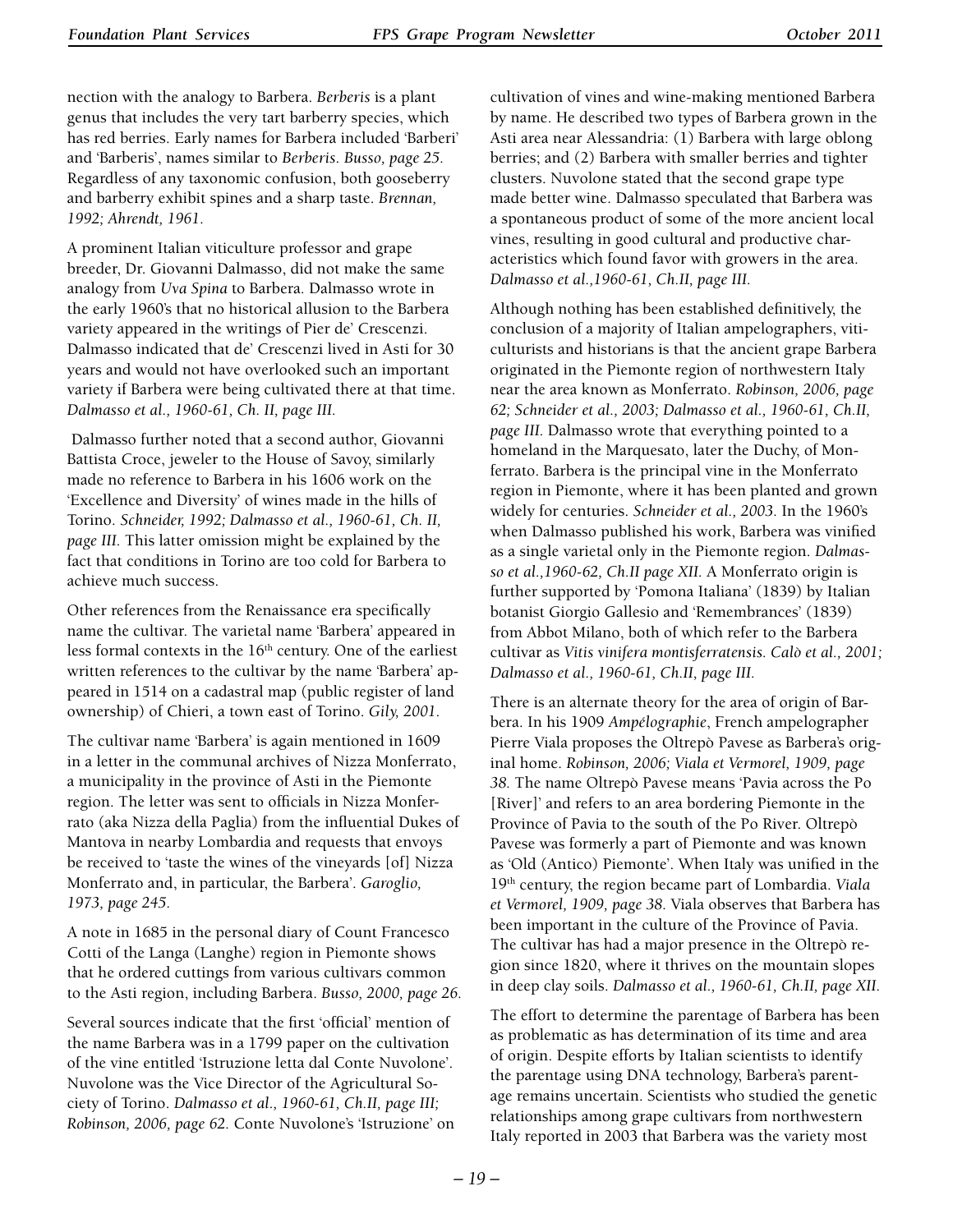frequently excluded from possible parental relationships with other varieties from that area. The results caused the scientists to surmise that either Barbera was introduced to Italy relatively recently  $(16<sup>th</sup>$  century or later) or that Barbera is more closely related to the local wild grape *Vitis vinifera* subsp. *silvestris* than to other cultivated grapevines. *Schneider et al., 2003.*

Barbera, or Barbera nera, is the preferred prime name for the cultivar. There are no official synonyms for the grape. Qualifying adjectives or descriptive modifiers were used in connection with the prime name, e.g., Barbera fina, Barbera grossa, Barbera dolce, Barbera forte, Barbera piccolo. *Viala et Vermorel , 1909, page 38; Calò et al., 2001, page 176.* Additionally, Italian geographical names are used on occasion to qualify the cultivar's name for wines made from Barbera, e.g., Barbera d'Asti, Barbera d'Alba, or Barbera del Monferrato.

Barbera is the second most widely planted red winegrape cultivar in Italy. The regions that favor the cultivar are Piemonte, the Emilia-Romagna and Lombardia. Barbera is the most widely cultivated variety in the Piemonte region (34% of the vineyards). *Ferrandino et al., 2007; Schneider, 1992.* Piemonte is a mountainous region with a continental climate. Viticulture in the region is unirrigated, and vineyards are typically located on hillsides with an average elevation of 400 meters (~1300 feet) above sea level. *Mannini et al., 1997.*

# **Notable Characteristics of Barbera in Italy**

In a 1992 interview with FPS Grape Program Manager Susan Nelson-Kluk, Italian ampelographer Anna Schneider described Barbera as 'very adaptable and a good bearer'. The cultivar's adaptability allows for planting in almost all regions in Italy. *Schneider, 1992.* Barbera is easy to grow and exhibits medium-high vigor, good productivity and good basal fertility. *Mannini, 2004; Viala et Vermorel, 1909, page 38.*

Barbera clusters are typically medium sized and wellfilled to compact. The berries are ovular and dark purpleblack, producing juice with good color and relatively high acidity at maturity. Most sources report that the variety has long, green peduncles that make hand harvesting easy. *Christensen, 2003, pages 25-26; Dalmasso et al., 1960-61.* Anecdotal reports for observations of current Barbera grapevines in both Italy and California suggest that the predominant peduncle color is green, with perhaps a partial or complete browning as the grapes mature or a browning as a result of stressful environmental conditions.

Notwithstanding the references to long green peduncles, two ampelographers of the 19<sup>th</sup> century describe a 'Barbera fina' grape cultivar with long reddish-brown or wine-colored peduncles, without mention of green peduncles. *Odart, 1854; Gallesio, 1817-39.* The Italian grape reference book *Vitigni d'Italia* refers to 'peduncolo abbastanza lungo, bruno rossiccio' (peduncle rather long, reddish brown). *Calò et al., 2001.* The discrepancy in the descriptions of peduncle color could suggest multiple clones; however, no literature on clonal variation for that characteristic was discovered.

The Barbera grape characteristically produces full-bodied wines with good alcohol and color and high natural juice acidity. *Dalmasso; Viala; Mannini, 2004.* Good endowment of anthocyanins results in juice with deep color and polyphenolic character. Low tannin levels make the wines apt for wood ageing. *Lanati, 2000, page 11*; *Mannini, 1997.*

The first appellations of origin for the Barbera cultivar were in Italy. Barbera gave its name to the three initial DOC (Denominazione d'Origine Controllata) areas, which are in the Piemonte region: Barbera d'Asti (including sub-area Nizza Monferrato), Barbera d'Alba and Barbera del Monferrato. DOC is an indication of the viticultural area from where the grapes originate and according to which the wine is made. The first official production figures for Barbera in the appellations of origin were in 1971. *Robinson, 2006, page 62.*

In the late 20th century and despite a 1986 methanol scandal, a growing number of Piemontese winemakers saw Barbera as 'the start of the future ….[showing] extraordinary promise and potential for quality and a large production capacity.' *Anderson, 2000, page 5.* The cultivar can be incorporated into wine both on its own as a varietal and in mixtures. The wine is often used in blends due to its acidity and good color. The more traditional, less expensive varietal wine style exhibits a medium to light body with pleasant fruit and berry flavors but often a tart finish due to high acidity. *Anderson, 2000, pages 5-7; Gily, 2000, page 13.* Its acidity and low tannin levels make Barbera suitable for different wine styles, which may vary from wine that is sold quite young to wine that has undergone lengthy aging in barrel or bottle. *Robinson, 2006, page 62; Lanati, 2000, page 11; Gily, 2000, page 15; Anderson, 1980, page 65.* The enological characteristics of the cultivar suggest a high potential as a single varietal wine. *Mannini, 2004.*

Experts familiar with the evolution of Barbera wine styles in Italy opine that a prerequisite for making a quality Barbera varietal wine is production of grapes under specific unique conditions, i.e., the particular *terroir* in Piemonte. The most favorable site for production of quality grapes is described as a hillside vineyard (up to ~300 meters)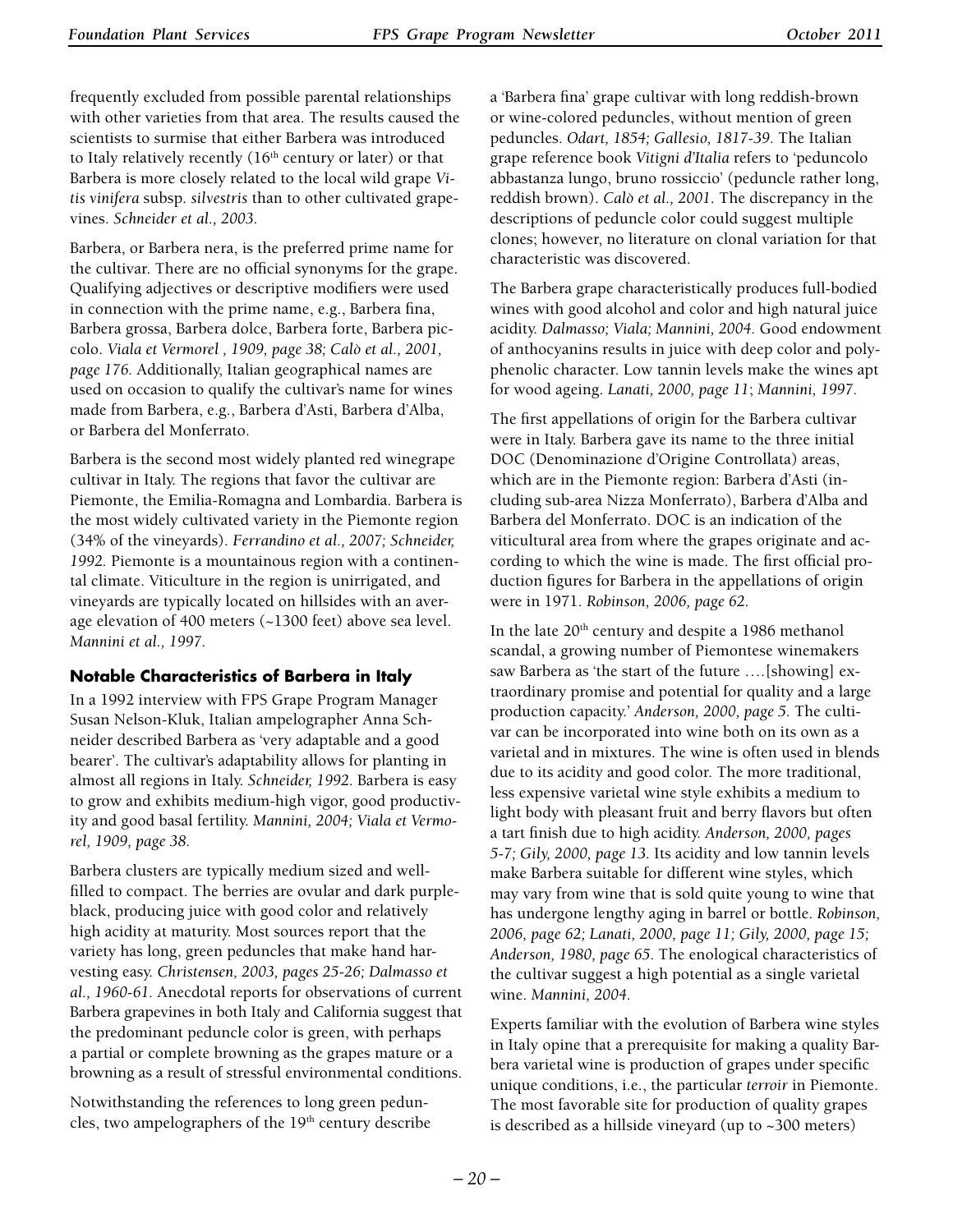with ample sunshine and heat on well-drained soil. The optimum protocol for managing the grapevines speaks in terms of limiting yields. *Anderson, 2000, page 8; Gily, 2000, page 14-15.* The quality of wine may be impaired (overly acidic) if vines are allowed to overproduce or environmental conditions do not produce full ripening. *Mannini, 1997.*

Some say Giacomo Bologna in Rocchetta Tanaro, province of Asti in Piemonte, was the first to really appreciate the possibilities of Barbera as a varietal in producing an important wine in that area. His wine was made from a single vineyard of Barbera grapes from the Bologna estate, 'Braida'. Bologna believed that Barbera could mature very successfully in *barriques,* which are small French oak barrels. In the 1980's, he combined lower crop levels, malolactic fermentation and aging in new wood to create three wellregarded wines: Bricco dell'Uccellone, Bricco della Bigotta and Ai Suma (from late harvest grapes). Bologna's work showed that Barbera could be a wine that would impress the world market. In Bologna's wines, the variety revealed its many facets when its profile changed from a high acid, sharp thin wine to a richer, smoother and sweeter wine that is full-bodied and wood-tannin enhanced. *Anderson, 2000, pages 7-9; Lanati, 2000, pages 11-12.*



# **Barbera outside of Italy**

The tendency of Barbera to produce good yields of fruit with relatively high acidity has helped establish it as an important cultivar in several countries other than Italy, including the United States, Argentina, Australia and South Africa. *Fidelibus et al., 2009; Robinson, 2006, page 62; Christensen, 2003.*

In the United States, Barbera has a small but dedicated community of growers on the East Coast in the warmer regions of Virginia, Maryland, and Pennsylvania. Barboursville Vineyards near Charlottesville, Virginia, has been growing Barbera since 1976, and their first varietal wine was produced in 1991. *Paschina, 2011.* There are about 15,000 young vines planted in Maryland's Eastern and Southern Shore. Growers in the region attribute high fruit acidity retention for the popularity of the cultivar. *Fiola, 2011.*

Barbera also has a small presence in the States of Oregon and Washington on the West Coast. However, the cultivar has had by far its largest presence and longest tenure in the United States in the State of California, where friendly climatic conditions and *terroir* have enabled Barbera to thrive as both a blending wine and a quality varietal.

# **The Early Years of Barbera in California**

The California wine industry began to emerge as a future competitor for European wines in the late 19<sup>th</sup> century. Influential viticulturists and nurserymen were eager to diversify California cultivars beyond the Mission grape and the few *Vitis vinifera* cultivars present in the state. Serious efforts to expand the number and quality of European wine grape cultivars were begun between 1860 and 1880. *Pinney, 1989, page 347.*

Agoston Haraszthy, a vineyard owner in Sonoma, campaigned to upgrade the varieties planted in California and lobbied the government for assistance. In 1861, he was appointed by Governor J.G. Downey as a 'commissioner' to study ways to improve the grapevine culture in California. Haraszthy ultimately received state 'sponsorship' (but not financing) for his 1861 trip Europe, where he acquired about 300 mostly *Vitis vinifera* grape varieties for import to California. *Sullivan, 1998, page 147.* Barbera was not included among those varieties.

## *U.C. Experiment Station Work*

The California grape and wine industry became more institutionalized in the latter part of the 19<sup>th</sup> century. The State Board of Viticultural Commissioners was created by act of the legislature in 1880, as were the University of California's Department of Viticulture and Viticulture Experiment Station system. *Pinney, 1989, pages 342, 350;* Barbera 04 is a popular clone in Italy.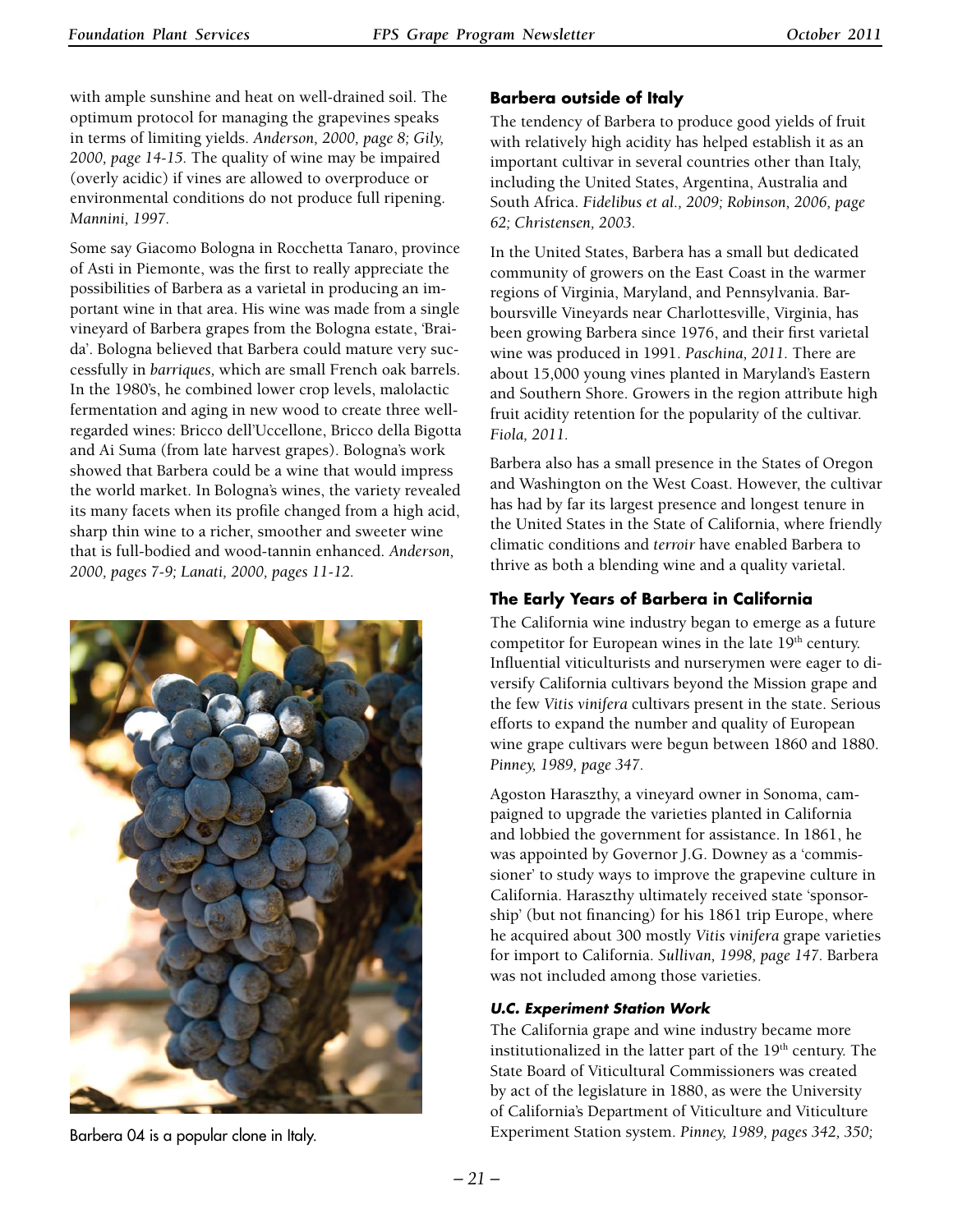*Hilgard, 1886a.* The university began a systematic program to analyze the grapes then being grown within the state, as well as the resulting wines which were made therefrom, in a new wine cellar at U.C. Berkeley.

The Experiment Station system was tasked with developing sites in various locations throughout California to determine suitable grape varieties to be grown in the various regions. The Central Station at Berkeley was established first, and four other substations were created in Chino Valley, Paso Robles, Tulare (San Joaquin Valley Substation) and the Sierra Foothills in Amador County (Foothill Experiment Station). Two other stations under private auspices were developed in 1883 at Cupertino (West Side Santa Clara Valley Station) and Mission San José (East Side Santa Clara Valley Station). *Hilgard and Paparelli, 1892; Bioletti et al., 1896.*

Charles Wetmore was a real estate promoter and journalist who was appointed to be the first Chief Executive Viticultural Officer of the California Board of State Viticultural Commissioners. Eugene W. Hilgard, Dean of the College Agriculture at the University of California, was designated Director of the U.C. Agricultural Experiment Station system. The two men would have an acrimonious relationship, but the ultimate result of their respective efforts was positive for the California grape and wine industry.

In 1884, in his capacity as Chief Executive Officer, Wetmore wrote a report on the state of California's vineyards and the varieties known to be in the state at the time, which did not include Barbera. In his *Ampelography*, Wetmore lamented the lack of systematic planting in the state of varieties necessary to reproduce quality European wines and encouraged the import of those European grapes to improve California viticulture. *Wetmore, 1884.*

It was not for lack of awareness of the cultivar that Barbera had not been imported to California by the early 1880's. Beginning in the mid-19<sup>th</sup> century, Italian immigrants had begun to move into the areas that would become home to the California grape and wine industry. Additionally, the university meant to include grape varieties from the Italian region of Piemonte in its work, but Barbera had not yet been included in the 'early' university importations to California. *Hilgard and Paparelli, 1892.*

The first to import Barbera to California was neither an Italian immigrant nor a U.C. Experiment Station viticulturist. John T. Doyle was a noted trial lawyer, scholar and important leader in the California wine industry in the 19th century. In the 1880's, he purchased land near what later became Cupertino on the Peninsula in the California Bay Area and founded a winery. He was also a member of the State Board of Viticultural Commissioners. Doyle was

a close associate of Eugene Hilgard, to the extent that in 1883 Doyle donated a parcel of land to U.C. Berkeley for the U.C. Experiment Station system. *Sullivan, 1998, page 91*. Doyle imported a large number of European wine grape varieties to California directly from Italy. Among his first imports in the early 1880's were Nebbiolo and Barbera, 'which [he felt] held in northern Italy the place that the Cabernets held in the Bordeaux region'. *Hilgard and Paparelli, 1892, page 118; Sullivan, 1998, page 19.*

The new U.C. Experiment Station system evaluated the performance of the Barbera grape over a period of time between 1884 through 1893. The variety was planted and/or evaluated at the Experiment Stations in Cupertino, Tulare and Amador County. Those findings in the late 19<sup>th</sup> century were consistent with the findings of Piemontese viticulturists that Barbera requires elevated temperatures at a constant level in order to thrive.

Doyle and Hilgard experimented with the Italian varieties (including Barbera) early on in Cupertino and Mission San José. In a report written for the 1883-84 season, Hilgard notes that Doyle's Barbera vines in the experiment plot in Cupertino were probably the only vines of that variety in the state at that time. *Hilgard, 1886, page 111.*  Following three years of evaluation, the researchers concluded in 1886 that the reportedly productive and vigorous Barbera was not a very strong grower in Cupertino and did not show the early and profuse bearing attributed to it in Italy. Hilgard did note that the wine produced from the Cupertino vines exhibited very high acid, as well as beautiful and deep color. *Hilgard*, 1886<sup>a</sup>, page 85.

A new source of the Barbera grape arrived in California in 1886. An important collection of valuable Italian grape varieties (including Barbera) was imported by the University to California 'through the kindness of Count G. [Giuseppe] di Rovasenda of Turin, the well-known Italian ampelographer'. Count Rovasenda maintained a grape collection in Italy containing approximately 4,000 varieties, which still exists at Gruliasco. Hilgard noted that the Italian grapes were very valuable to California, 'whose climate is so similar to that of Italy', for their remarkably high acidity along with a good proportion of sugar and good color. *Hilgard and Paparelli, 1892, page 118; DiRicaldone, 1974.*

The first draft of the U.C. Experiment Station Viticulture Report for Season 1887-1889 continued the evaluation of Barbera grapes and wines in the Experiment Station system, but that study was still limited to the Cupertino and Mission San José stations. That initial report, authored by Viticulture Instructor Louis Paparelli under the direction of Dr. Hilgard and issued in 1889, concluded that Barbera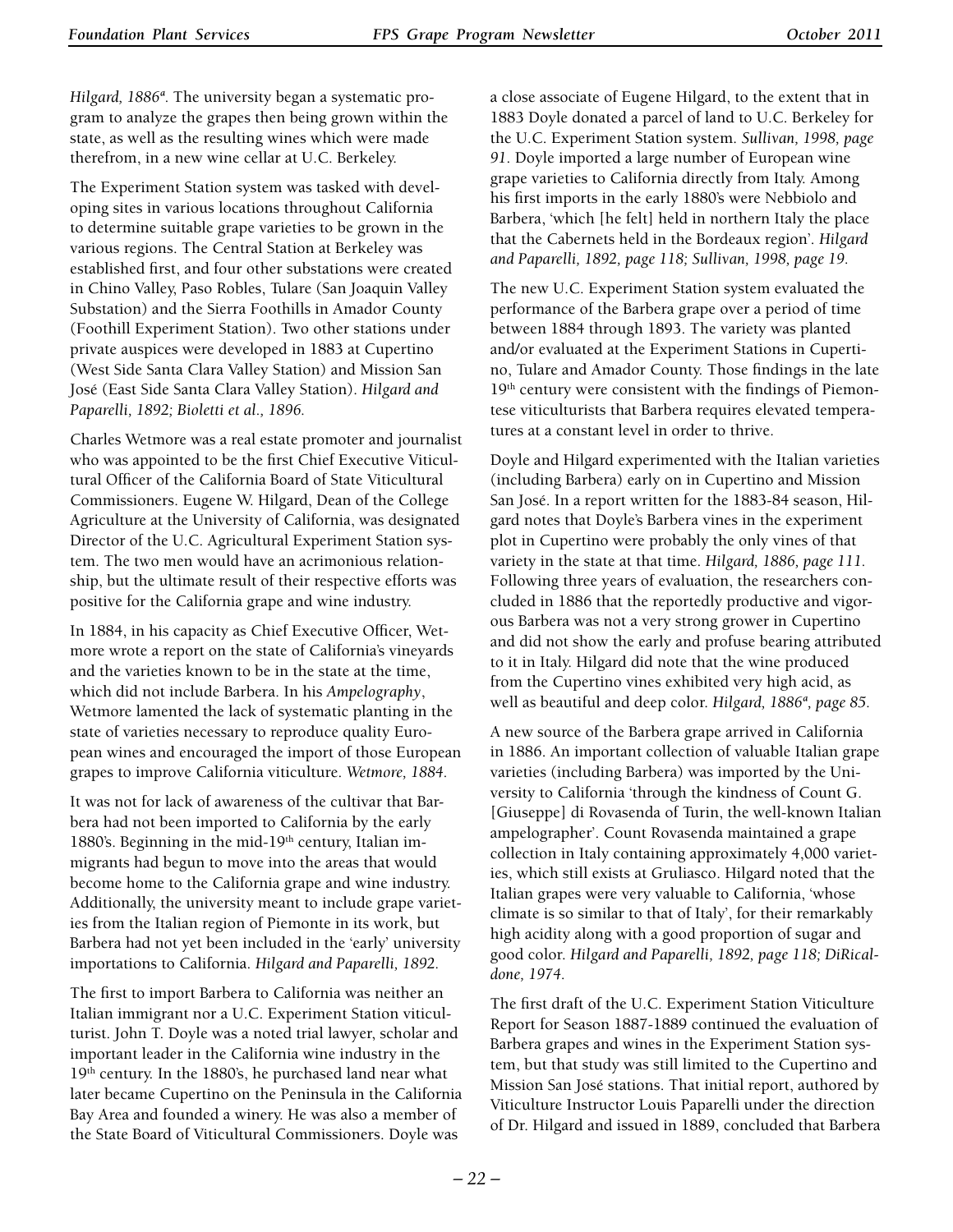was a good but uneven and irregular bearer in Cupertino (3.5 to 6 tons) and Mission San José (3 tons). The grapes achieved high sugar levels along with high acidity, a result the researchers noted could be of special importance for warm locations in the state. *Hilgard and Paparelli, 1892, page 142.*

Fermentation experiments led the U.C. researchers to conclude that satisfactory Barbera wines could be vinified in warm as well as cool locations. They recommended that the wine be bottled later than other wines because it seemed to them that Barbera required a longer time to age to lose some of the high acidity and astringency and acquire an agreeable bouquet and flavor reminiscent of Bordeaux wines. *Hilgard and Paparelli, 1892, page 144.*  Paparelli and Hilgard concluded that the Barbera wines produced in California had good keeping qualities and could be aged to reduce astringency to be very delicate. They predicted that Barbera would be one of the most important of the Italian varieties that would thrive in the California conditions to produce a 'first-class dry wine of excellent keeping quality'. *Hilgard and Paparelli, 1892, page 118, 144.*

By 1893, Barbera had been installed as well at the U.C. Experiment Stations in Tulare and the Sierra Foothills in Amador County.

One Barbera selection planted at the Foothill Experiment Station (Amador County) in 1889 was named 'Barbera fina' and was obtained from the Central Station at Berkeley (Block D r1 v 1-14, Block N r1 v 1-13). John Doyle had a Barbera cultivar with the name 'Barbera fina' at his Cupertino vineyard [the remainder of his Barbera vines were named simply 'Barbera']. *Hilgard and Paparelli, 1892, pages 134-144.* There is no further source information indicating whether or not the 'Barbera fina' at the Foothill Experiment station originated at Doyle's vineyard in Cupertino or was plant material obtained by Rovasenda from Italy. Nothing in the files at FPS or on the old maps of the Department of Viticulture & Enology vineyards suggest that the 'Barbera fina' from the Foothill Experiment Station was ever planted in the Department vineyards on the Davis campus. Nothing in the FPS records shows that a selection named 'Barbera fina' from the Amador Station was ever processed through FPS.

Barbera seemed 'particularly well suited' to the Tulare (Fresno) Station area where it produced strong and healthy growth (5 tons per acre) in the sandy soils. The grapes ripened well without losing acid, and, due to a low tannin level, the resulting wines needed blending to make a good commercial wine. *Bioletti, 1896, pages 136-137.*

Frederic Bioletti , then Foreman of the University cellar,

prepared the final report for Experiment Station Viticultural Work for 1887-93, in which he incorporated final data from the 1887-89 season and added comments from the years 1889 through 1993. Bioletti modified slightly the previous conclusions on the North Italian grapes with which the Experiment Station system had worked in Tulare, Asti (Sonoma County), Cupertino and San José. No grapes from the Foothill Experiment Station in Amador County were included in the evaluation.

The North Italian grapes were praised for their high acid and high sugar content and durable and prolific grape production. The researchers noted that Barbera produced good dry, red wines when grown in the hot climate of the San Joaquin Valley but would probably not succeed well in coastal counties except for some 'extra hot location'. *Bioletti, 1896, page 134.* Barbera was recommended for blending with other varieties whose acid content falls low. Bioletti concluded that the Northern Italian grapes (particularly Refosco, Fresa [sic.] and Barbera) had maintained their characteristics remarkably in California, showing their special adaptation to California conditions. *Bioletti, 1896, page 12.*

## *Italian Swiss Agricultural Colony*

Barbera was imported to California in the late 19<sup>th</sup> century also by some of the Italian immigrants who settled in the counties that later became synonymous with quality wine. In 1881, a former Genoan named Andrea Sbarboro and some associates formed a cooperative grape-growing business in a village they named Asti near Cloverdale in Sonoma County, California. The cooperative was formed with idea of helping Italian immigrants become self-sufficient. The Italian Swiss Agricultural Colony (ISC) began planting vines in 1882. *Pinney, 1989, page 327.*

The absence of Italian varieties in the initial plantings motivated Italian Swiss Colony to seek the assistance of Dr. Giuseppe Ollino, one of its directors, who imported cuttings of leading Piemontese varieties to Asti, California, in 1885. Barbera was included among those varieties, although Sangiovese would later become ISC's most important varietal. *Hilgard and Paparelli, 1892, page 118; Florence, 1999, page 49.*

The ISC winery was constructed in the late 1880's. In 1888, Sbarbono hired Pietro Carlo Rossi, who had a degree in agricultural chemistry from the University of Torino, to be the winemaker. The quality of the wine thereafter made a dramatic improvement. *Florence, 1999, page 53; Sullivan, 1998, page 161.* In the 1890's, several of ISC's successful red table wines contained Barbera, which contributed deep color, brilliant tartness, and sharp tannins and astringency. *Sullivan,1998.*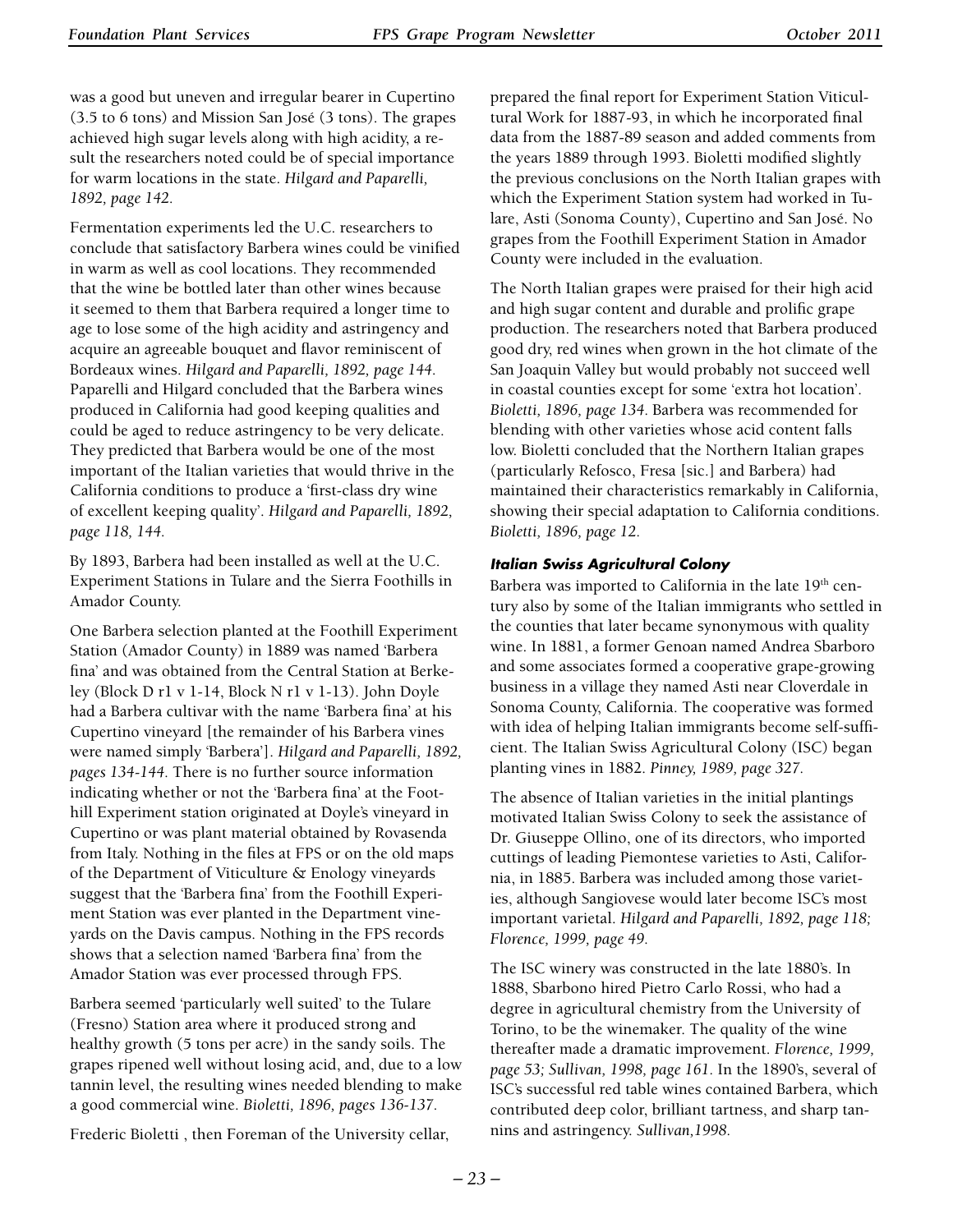Pietro Rossi's son, Edmund A. Rossi, later became President of Italian Swiss Colony. He wrote in a 1941 letter to Dr. Harold Olmo (Professor of Viticulture & Enology, U.C. Davis):

'Some of the earliest plantings of vineyards at Asti in the 1880's had beginnings in importations of grapevines selected on a trip to Italy by Dr. G. Ollino ….Of course, there were imported the Italian varieties that went into Chianti wine such as San Giovese, Lambrusca, and Albana. Then, there was the Barbera of which we had about 25 acres …. Of course, the Barbera and Chianti varieties have been maintained at Asti as they give not only a fair crop but very fine quality.' —*Rossi letter to Olmo, 1941.*

Professor Guido Rossati was an enologist sent to the United States by the Italian Ministry of Agriculture in the late  $19<sup>th</sup>$  century for the purpose of investigating the state of wine-making in the United States. He visited the major localities where wine grapes were grown on both coasts in the United States. *Rossati, 1900, page 324; Sbarboro, 1900.*

In travelling through Sonoma County, Rossati observed that Barbera was a wine grape of special importance in Italian Swiss Colony plantings in Asti. Rossati reported that Barbera 'succeeds well in the warm locations on the slopes in Sonoma, Napa, Santa Clara and in the internal valleys of San Joaquin and Sacramento' but not so well in the counties on the coast. He saw that the variety gave 'an abundant harvest (5 tons per acre)' in California, even in the sandy alkaline soil of Tulare. It was Rossati's opinion that Barbera 'is the Italian variety that best reproduces its characteristics in California'. *Rossati, 1900, page 162.* He reported that the Barbera wine in California was good, less acidic and aromatic than that of Italy, but 'eminently drinkable'. *Rossati, 1900, page 300.*

In a report to the Italian government in 1900, Rossati stated that wine could be made in several states, but that 'fine wine in inexhaustible quantities could be produced only in the State of California, where, on account of the similarity of the soil and climate to that of the wine-growing countries of the world, the *vitae vinifera* ….thrives as well as and produces larger crops than it does it Europe'. S*barboro, 1900 .*

Barbera was also planted in the  $19<sup>th</sup>$  century in small amounts by other Italian-American winegrowers in Sonoma County, including Louis Martini (Monte Rosso Vineyard), Eduardo Seghesio, and Samuele Sebastiani. *McGourty, 2011; Sullivan, 1998, pages 203, 321-322, 324.*  The Sebastianis were still winning awards for their Barbera in the 1930's, with a deep flavored, well-aged, dry yet fruity red wine. *Adams, 1973, page 187.*

## **Barbera in California in the 20<sup>th</sup> Century**

After twenty years of observation and evaluation by scientists in the university Experiment Station system, the University of California in 1907 issued a recommended list of grape varieties appropriate for planting in the various regions of California. By this time, Frederic Bioletti had become the university's first Professor of Viticulture. *Alley and Golino, 2000.* Barbera was included on the list of red wine grapes for dry wine appropriate for growing in the interior valleys of California (San Joaquin, Central, and Sacramento Valleys). Barbera was omitted from the recommended list of 'quality grapes' for vineyards in the coastal counties or the coast ranges. *Bioletti, 1907.* By the start of Prohibition (1919), there were approximately 5,000 acres of Barbera planted in California. *McGourty, 2011.*

Bioletti, who had become the Chair of the U.C. Department of Viticulture in 1916, produced a publication in 1929 (revised 1934) on 'The Elements of Grape Growing in California', in which he included a section describing the grape varieties then being grown in California. Barbera was included on the list of 'varieties of merit but not largely planted'. He indicated that Barbera 'bears well in good, heavy soil in California where it has been tried in the North Coast region, and makes an excellent wine'. *Bioletti, 1929, rev. 1934, page 34.*

When winemaking investigations were initiated on the U.C. Davis campus in 1935 following repeal of Prohibition (1933), it became necessary to establish production blocks of the leading wine varieties. The Department of Viticulture (which became the Department of Viticulture & Enology in 1948) initiated experiments on clonal selection. The first mother vine selections were made in 1937 and a number assigned to each. In 1937, Bioletti began progeny tests at U.C. Davis on Barbera vines from Italian Swiss Colony vineyards in Asti, Sonoma County. *Olmo*, *H.P., undated.* It appears as though no data on the results of such clonal work were ever published.

U.C. Davis Professor of Viticulture Albert J. Winkler indicated that, in the 1930's, the university provided California growers throughout the state with cuttings or rootings of cultivars of interest, and those growers grew them out and in turn provided the university with grapes for the wine-making evaluations. *Winkler, 1973, pages 23-24.* Those growers were the source of the some of the vines in the Department vineyard in Davis.

In addition to the Italian Swiss Colony Barbera vines, two other clones of the cultivar planted in these early years in the Department of Viticulture's Armstrong vineyard at U.C. Davis were Horace Lanza and Secundo Guasti. The source information for one of the Barbera clones in the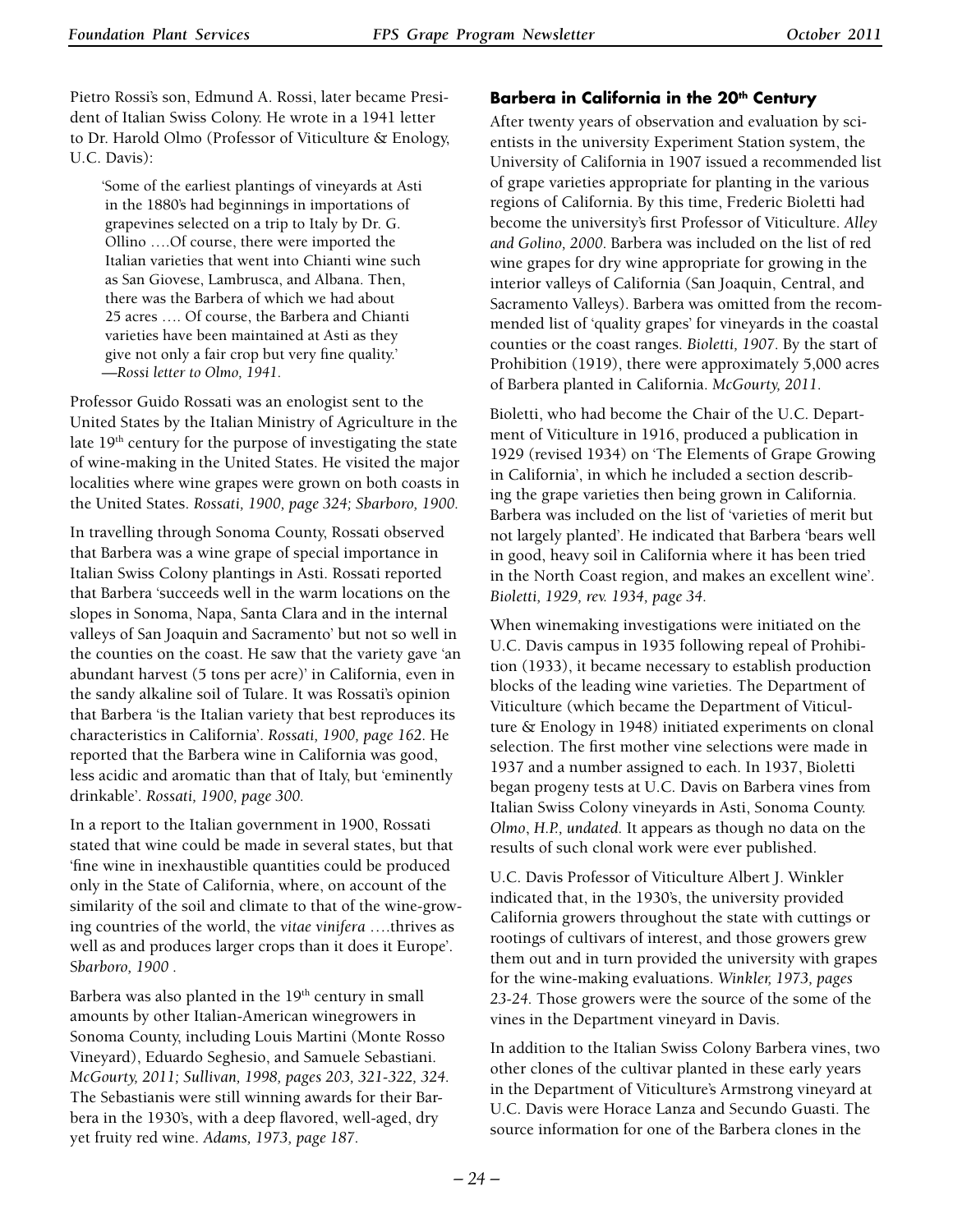university vineyard was listed as 'Lanza', who was Horace O. Lanza (California Grape Products) in Delano, California (UCD Department of Viticulture vineyard, Block E76).

A second Barbera selection whose source designation was 'Guasti' came from a vineyard that once belonged to Secundo Guasti of the Italian Vineyard Company in Guasti (near present day Cucamonga) in Southern California. The Guasti clone was was donated to the Department collection prior to 1939 (UCD Department of Viticulture vineyard, Block E10, v 9-10). *Winkler, 1973, pages 23-24; Olmo, Harold, notes on grape selections used in research blocks, index cards maintained in FPS files.* Horace Lanza bought the Italian Vineyard Co. during World War II to gain control of the huge Guasti grape crop. *Adams, 1973, page 283.* The Lanza and Guasti clones were donated to the U.S.D.A. National Clonal Germplasm Repository at Davis in 1983 (DVIT numbers 648 and 649).

Dr. Olmo also imported a Barbera selection from Italy in 1949, sent by Luigi Pirovano, Viticultural and Horticultural Establishment in Milan (USDA P.I. number 173259).

It appears that some or all of the Barbera clones in the Department of Viticulture's vineyard still existed in the Department's collection until at least the 1980's. The first Barbera clone processed through Foundation Plant Services was Barbera FPS 01; FPS records show that plant material from Barbera 01 vines was first distributed to nurseries and the public in 1966. Old FPS distribution cards show that orders from throughout California requesting the Barbera cultivar were filled by FPS from the Department of Viticulture and Enology vines in the 1950's and 1960's. Unfortunately, the source information indicating from which Department vines the orders were filled is incomplete and unspecific.

Prohibition severely impacted Barbera acreage in California. After Repeal (1933), the variety did not immediately regain the popularity it had previously enjoyed prior to 1919. *Sullivan, 1998.* In 1968 the total Barbera acreage in the state was reported by the California Agricultural Statistics Service to be 1,214 bearing acres. *California Grape Acreage - 1968, California Crop and Livestock Reporting Service, Sacramento, California, 1969.*

In 1944, U.C. Enology and Viticulture Professors Maynard Amerine and A.J. Winkler published the comprehensive review of the performance of grape cultivars in California and defined the five climate zones that are referred to as the 'Winkler regions'. Those five regions are based on heat summation calculations of the number of degree days above 50° F.between April and October . *Amerine and Winkler, 1944, page 505.* The Winkler regions can be characterized generally as: I – cool; II – moderately cool; III – intermediate or warm; IV – moderately hot; V – hot.

In the 1944 publication, Amerine and Winkler reviewed the prior Experiment Station work on winegrape growing and wine making, beginning with Eugene Hilgard's reports in the  $19<sup>th</sup>$  century. Each Winkler region (I-V) is featured with a discussion of the appropriate wine grape varieties to be grown therein.

## *Region I, Region II and cool areas of Region III*

The university researchers concluded that all their years of research and observation showed that Barbera needs some heat to do well. They stated that the cultivar did not ripen normally year after year in the cool Winkler region I, represented by the primarily-hillside areas within North Coast counties. Amerine and Winkler concluded that the same would be true to a degree in region II, the moderately cool areas in the valley floors and hillsides of North and Central Coast counties, and in all but the warmer areas of region III. Barbera was excessively acidic even when it matured in those areas. *Amerine and Winkler, 1944, pages 505, 517-533, 552-553.*

#### *Warm Region III and Region IV*

The U.C. Professors saw Barbera as a promising red wine variety for standard, quality or blended table wines for the warmer areas in regions III and for the moderatelyhot region IV. In the climates of those regions, the cultivar appeared to be productive and ripened sufficiently.

Region III includes the Livermore Valley in Alameda County, Mendocino County (Hopland, Ukiah), Calistoga, San Luis Obispo and parts of Sonoma County (Alexander Valley, Asti and Cloverdale). *Amerine and Winkler, 1944, pages 505, 552-553.* Most of the vineyards are reportedly on 'fairly flat land', although some of the soils are rocky. *Amerine and Winkler, 1944, page 533.* Amerine and Winkler believed that the Barbera wines from region III were the most balanced in character, although they indicated that 'it is a mistake to hope for dry wines of the finest quality' in this region.

Region IV includes the Sierra Foothills, parts of northern San Joaquin Valley, and Davis in Yolo County. The soils in the valley floors of region IV are usually fertile.

In 1944, the U.C. Professors were pessimistic about whether the 'low-producing vineyards' in the foothills in the Sacramento and San Joaquin Valleys should be planted to grapes at all. *Amerine and Winkler, 1944, page 540.*  However, by the time of the 1970's, the Barbera grape was rediscovered in several regions in California, including the inland coastal and foothill areas, where acreage increased substantially. *Adams, 1973, page 180.* The warmer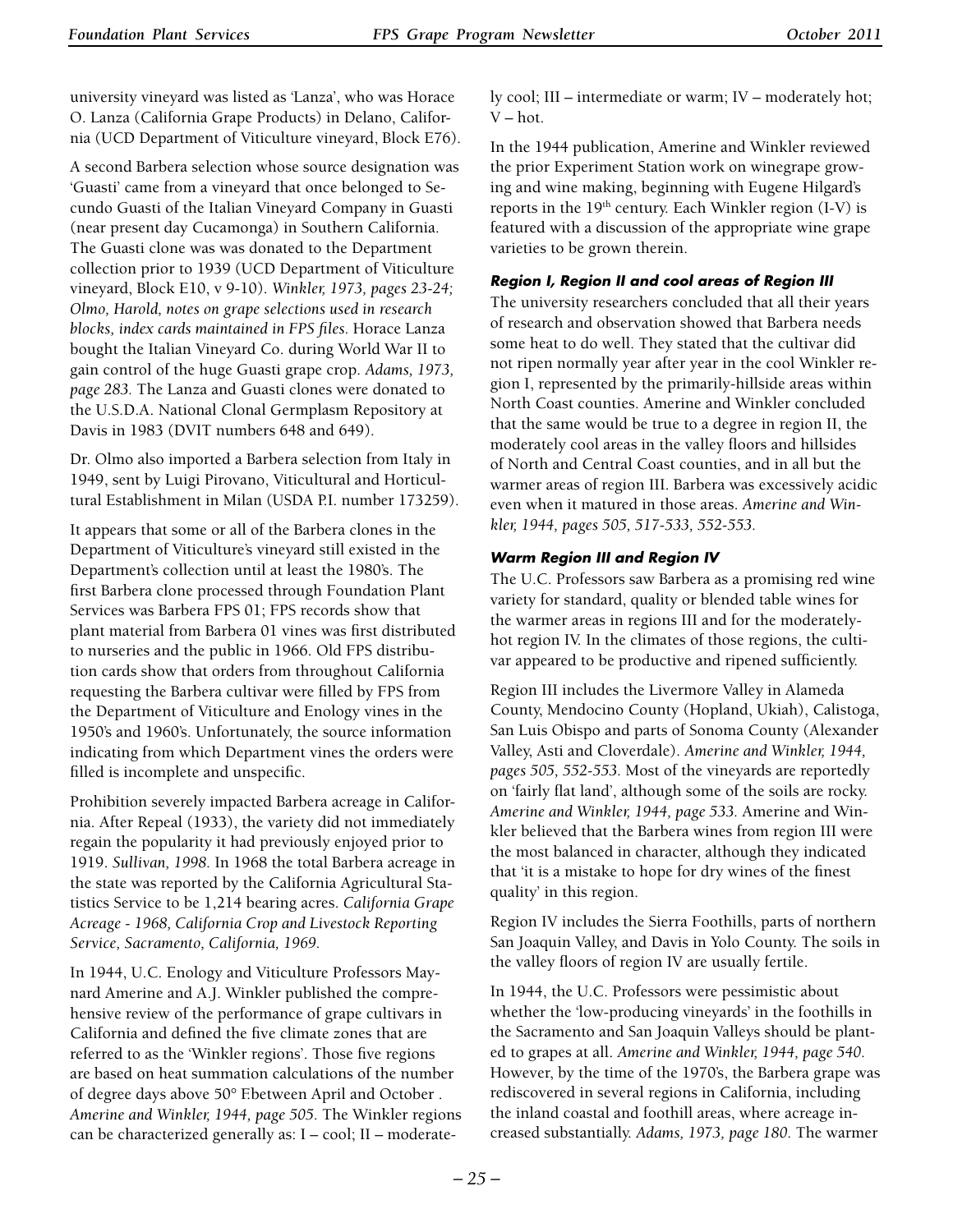temperatures, low hills and well drained soils approximate those conditions described as ideal for Barbera in the hills of the Piemonte. *Gily, 2000, page 15.* The growers in those areas sought to develop Barbera as a quality varietal wine grape. *McGourty, 2011; Christensen, 2003.*

Winemaker Cary Gott planted the first Barbera at Monteviña in Amador County in the Sierra Foothills in 1971, at Sacramento wine merchant Darrell Corti's suggestion. The first Barbera wine produced from that area was Monteviña Barbera 1974. *Clarke, 1998.* By 2010, there were approximately 300 total acres planted in the Sierra Foothill region (Amador, Calaveras, El Dorado, Nevada and Placer Counties). *California Grape Acreage Report, 2010 Crop.* One wine writer has referred to the increase in interest in Amador County to 'a small Barbera revival taking place'. *Sullivan, 1998, page 19.*

The Central and North Coast regions accounted for 97 acres and 178 acres of Barbera, respectively, in 2010.

Glenn McGourty, Winegrowing and Plant Science Advisor, University of California Cooperative Extension, included Barbera in a Mediterranean wine grape cultivar trial in the Red Hills, a sub-appellation of Lake County, which is a warm Winkler region III area. The research was conducted between 1998 and 2000. Fruit yields averaged 3.2 kg/meter of cordon for three years. Fruit chemistry results showed average titratable acidity at 10.3, % Brix at 25.9 and pH at 3.13. McGourty agreed that the best Barbera wines (good fruit, dark color, good tannic structure) have been produced outside of the San Joaquin Valley. However, when grown in moderately cropped vineyards in the Northern San Joaquin Valley (Winkler region IV), and carefully vinified, Barbera has also made very good quality wines in recent years. *McGourty, 2011.*

Other U.C. researchers concur and report that, in cooler regions in California [Winkler regions III and IV] and at lower yields, Barbera produces a quality varietal wine. *Christensen, 2003, page 27.*

## *Region V*

In their publication in 1944, Amerine and Winkler concluded that Barbera was a suitable planting for the hot, fertile irrigated valleys of Winkler region V, which includes Fresno, Madera, Merced and Tulare Counties. *Amerine and Winkler, 1944.* They indicated that '[Barbera] is among the best varieties tested for the production of average and above average quality dry table wines in region V, but its planting is less well indicated for that region than for III and IV'. *Anerine and Winkler, 1944, page 553. T*he Professors opined that wines from the 'warmer regions (IV, and more particularly V)' were less delicate, heavier and generally lower in quality. *Amerine and Winkler, 1944,* 

*page 552.* The typical product of region V was described by them as bulk quality red table wine produced from the higher acid varieties.

A truly impressive increase in acreage occurred in the Central and San Joaquin Valley regions in the 1970's, where Barbera became a prominent red wine variety. Julio Gallo encouraged planting in California's warmer regions recognizing that Barbera's high acidity would make it highly desirable for blending. Barbera was used to raise the quality of inexpensive red table wines by its contribution of acid and color. *Sullivan, 1998, page 19; Adams, 1973, page 180.*

The cultivar achieved its peak acreage in California in 1980 at about 21,000 total acres, most of which was located in California's warm interior valleys. By 2010, however, the total for the entire state had declined to approximately 6800 acres, 6200 of which were in the large counties in the southern Central Valley. *McGourty, 2011; California Grape Acreage Report – 2010 Crop; Christensen, 2003.*

## **Barbera's characteristics in California**

A general explanation on how Barbera performs in California was included in the section of the 1944 Amerine and Winkler publication in 'Notes on Recommended Red Varieties'. The Professors indicated that Barbera is well above average in vigor and produces moderately well in California. *Amerine and Winkler, 1944, page 552.* A more recent report from U.C. researchers has quantified production. Vines usually bear 6 to 9 tons per acre, except on hillsides and non-irrigated sites where lower yields are normal. Yields have also been lower in the Sierra foothills (3-5 tons per acre), even if irrigated. *Christensen, 2003, page 26.*

Barbera is adaptable to many soil types but may show a lower tolerance for alkaline soils. *Christensen, 2003, page 25; Hilgard, 1886.* The vines leaf out relatively late, and Barbera is usually harvested 'midseason' (mid-September to early October) in the state. *Christensen, 2003, page 25; Amerine and Winkler, 1944, page 552.* Barbera adapts to various rootstocks, and there are no known incompatibilities. *Christensen, 2003, page 26; Kasimatis, 1980.*

The Barbera grapes grown in California consistently maintain high fruit acidity retention. U.C. researchers saw that the degree of acidity in the musts appeared to be affected less by maturity and by region of production than in most varieties. The wines produced were distinctive in aroma and flavor, fruity, medium to high in acidity, heavy or full-bodied and usually good in color and finish. None of the wines were above normal in tannin content. *Christensen, 2003, page 25; Amerine and Winkler,*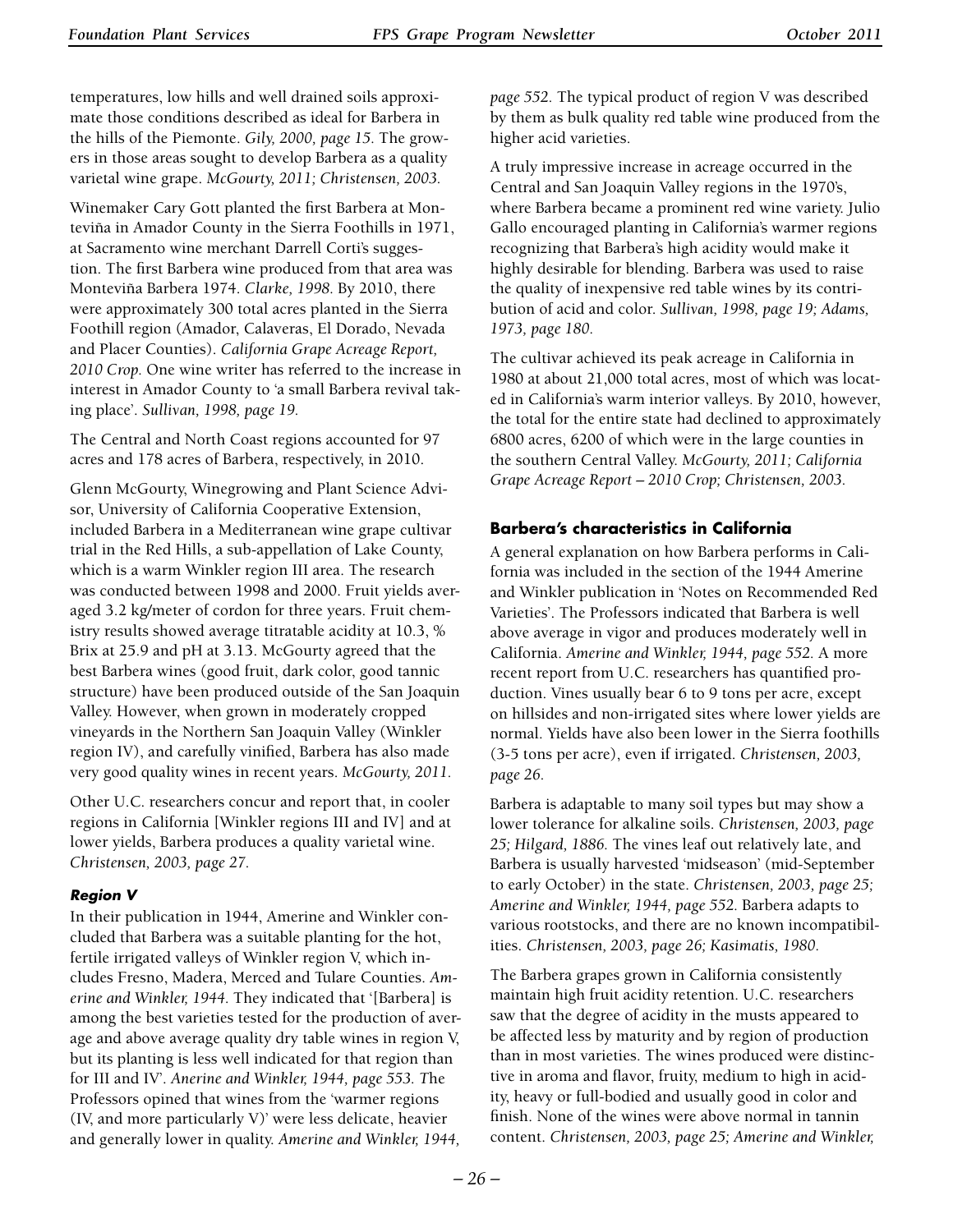*1944, page 552.* Amerine and Winkler concluded that the characteristic heavy body, high acidity and average tannin level meant that Barbera would require and greatly profit by aging. *Amerine and Winkler, 1944, page 552.*

## **Barbera Selections at FPS**

Foundation Plant Services never received any of the Barbera clones mentioned earlier in this article directly from the vineyards maintained by the Department of Viticulture & Enology on the U.C. Davis campus. The first Barbera selection came to FPS around 1959 or 1960 from a California vineyard. It is possible that that first selection originated indirectly from the Department collection, but there is no documented chain of evidence leading to that conclusion.

## **Barbera FPS 01/ Barbera FPS 06**

The plant material that became Barbera FPS 01 came to Foundation Plant Services around 1959 or 1960 from a California vineyard – Marshall 32v7. The FPS files give no additional identifying information about the 'Marshall vineyard'. One educated guess is that the Barbera vine came to FPS from the vineyards maintained by L.K. Marshall in Lodi, California.

Lawrence K. Marshall moved to Lodi, California, in 1917, where he established a vineyard and began clonal experimentation and wine making with various grape cultivars. He was a prominent member of the California grape and wine community in the 1930's. *Winkler, 1957.*

After Prohibition was repealed, Marshall established a wine cooperative in Lodi in 1934 called the Bear Creek Vineyard Association, and East-Side Winery. Bear Creek and other wineries joined in the Wine Growers Guild, a federated cooperative, in 1937. Marshall became the first Chair of the Research Committee of the Wine Institute in 1934. *Winkler, 1957.*

Following World War II, Marshall was one of the first in the industry to recognize the seriousness of the virus threat to the grape industry. He helped form the California Grape Certification Association, an organization to produce grape planting stock that could be certified free of known viruses and true to variety name. *Winkler, 1957.*

Wine writer Charles Sullivan describes L.K. Marshall as follows: 'A power in the twentieth century development of winegrowing in the Lodi area and a founder of Guild Wineries. André Tchelistcheff considered him, along with Louis M. Martini and Herman Wente, one of the three 'apostles of the modern California wine industry'." *Sullivan, 1998, page 201.*

U.C. Davis Viticulture Professor Winkler and L.K. Mar-

shall were close friends. Marshall was one of the growers to which the university provided grape plant material for use in the university wine-making evaluations. Marshall's vineyard in Lodi had 30-40 different varieties which the university could access for grapes. *Winkler, 1973, pages 11-12, 22-24, 50, 85.* The old FPS grape distribution records show that FPS program technician Curtis Alley exchanged grape cuttings with L.K. Marshall in 1956 and 1957. It is known that Barbera was being grown in the Lodi area in the 1930's. *Wines & Vines, 1938.* A reasonable inference can be drawn that the 'Marshall' referenced in the FPS database as the source of Barbera FPS 01 was L.K. Marshall of Lodi.

Assuming that the plant material that became Barbera FPS 01 did come from L.K. Marshall's vineyard in Lodi, it is not clear whether or not that material had previously been provided by the university to Marshall for planting in his variety blocks or whether Marshall had obtained the material from another source prior to involvement with the university program. In either case, there is no definitive source information for Barbera 01 that precedes the reference to the Marshall vineyard.

The Marshall Barbera selection underwent heat treatment for 119 days and tested negative for disease in the 1960's and 1970's. Barbera 01 (also assigned the superclone number 115 by USDA Plant Pathologist Dr. Austin Goheen) was planted in the foundation vineyard in 1964 and again in 1965. The selection first appeared on the list of registered vines in the California Registration & Certification Program in 1970.

University of California Extension Viticulturist Peter Christensen recalls that most of the Barbera plantings in California in the 1970's and 1980's were in the San Joaquin Valley where the variety was used mostly for blending because of its relatively high acidity. When Barbera 01 was first released, most of the existing Barbera vines in California were infected with leafroll virus, resulting in less fruit color and sugar. *Kasimatis et al., 1980.* Christensen stated that, by contrast, the own-rooted Barbera 01 material was clean and vigorous and proved to be a productive source of wood. *Christensen e-mail, 2008.*

In 1980, FPS began using a new Cabernet franc index test that was designed to detect 'mild forms' of leafroll virus. It was thought that the Cabernet franc index would be an improvement over the prior Mission index. Dr. Goheen reindexed 81 selections of 20 important FPS registered grape scion varieties in 1981-82. *Minutes of the Grape Growers Meeting* held *April 27, 1982, FPS Grape Growers' Newsletter, no. 2, August, 1982*. The Barbera 01 vines in the foundation vineyard tested positive for 'mild leafroll'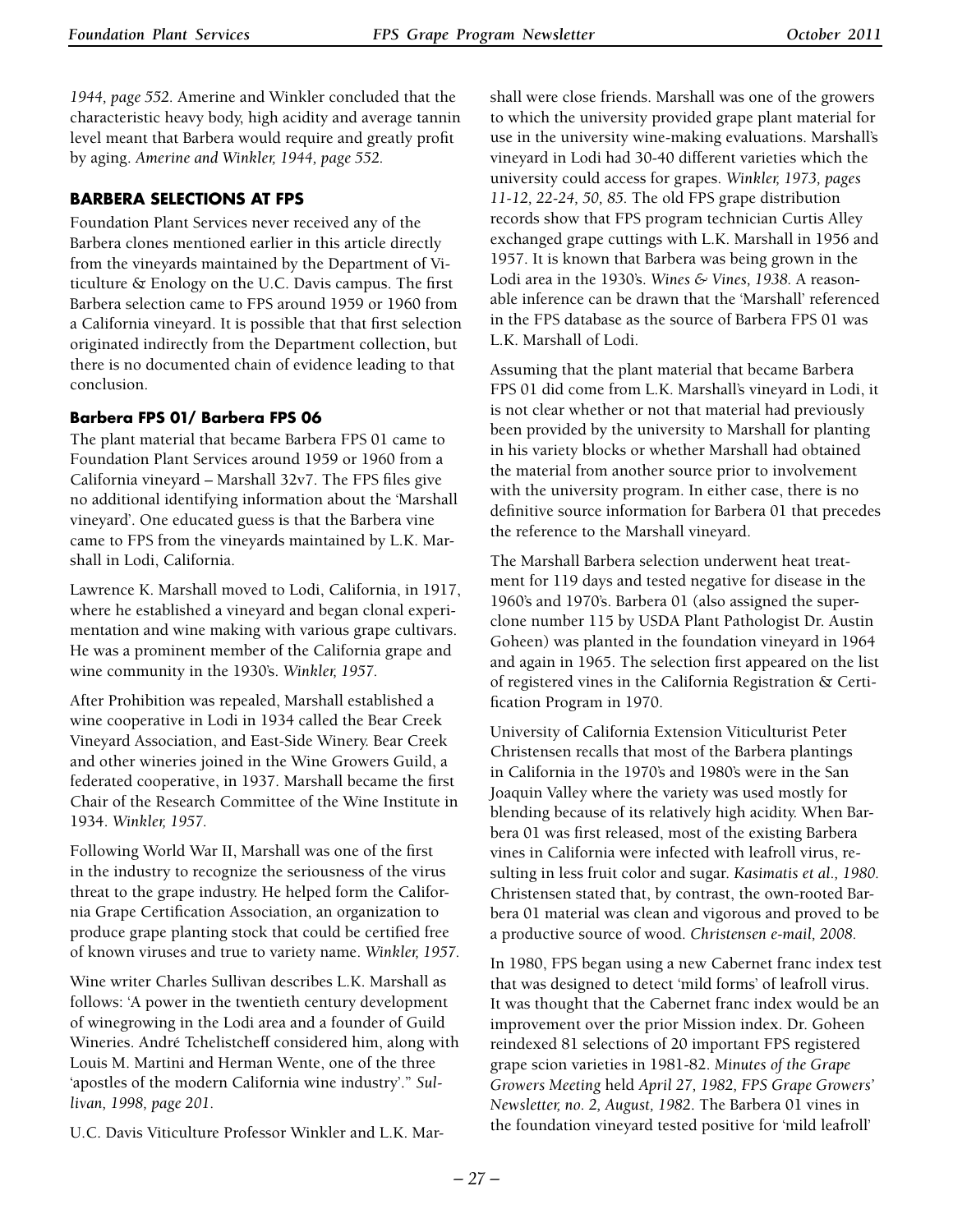in 1982. Barbera 01 was removed from the Registration & Certification Program in 1984.

Meanwhile, Christensen had conducted a clonal trial of Barbera 01 vis à vis the plant material that later became Barbera 02 (Rauscedo clone 6) at Kearney Agricultural Center in the San Joaquin Valley. He was impressed with the performance of Barbera 01 in that trial. Christensen reported in 1995 that Barbera 01 produced smaller berries and clusters of earlier maturation. Barbera 02 yielded larger clusters and berries but matured later and suffered more rot. Christensen concluded that Barbera 01 should be preserved in the FPS collection after undergoing disease elimination therapy. *Fidelibus et al., 2009; L.P. Christensen, unpublished data, 1995.*

In a 1995 letter to FPS, Christensen recommended that Barbera 01 (the Marshall clone) be scheduled for virus elimination therapy because: 'The Marshall clone represents the best planting material used by the industry during the cultivar's more extensive planting from the mid 1970's to the early 1980's. Additionally, it exhibits good fruit characteristics for wine making, increases the diversity of clonal material available to our industry, and adds to the base of future clonal testing and importation of this important cultivar.' *Christensen letter to Golino, April 11, 1995.*

FPS was thereafter able to locate a source for Barbera 01 that did not appear to have symptoms of leafroll virus. In February of 1996, plant material for that selection was retrieved from a private increase block managed by John Gist in south Davis. The Gist Barbera 01 plant material underwent reindexing and tested negative for virus. The newly-tested plant material was renamed Barbera 06, which first appeared on the list of registered vines in the California Grapevine R&C Program in 2000-2001. A new selection number was given because the plant material had been outside the control of FPS for a period of time, and FPS could not guarantee that the selection was from the original FPS vines of Barbera 01.

While the original Gist plant material was undergoing retesting and reindexing, FPS also subjected tissue from that Barbera 01 plant material to microshoot tip tissue culture disease elimination therapy. The resulting plant was maintained in the FPS foundation vineyard from 2000 to 2010 as a backup plant to Barbera 06. In 2010, the new National Clean Plant Network for Grapes established a more rigorous standard for grapevine material associated with the network. FPS, as the headquarters for the NCPN for Grapes, was granted land on the U.C. Davis campus to establish a new foundation vineyard that incorporates the stricter standard. In order to qualify for the new foundation vineyard at Russell Ranch, grapevine material must undergo microshoot tip tissue culture therapy and test negative for an extensive list of pathogens that are listed in the '2010 Protocol'. The backup plant for Barbera 06 has met both of those criteria and will be planted in the foundation vineyard at Russell Ranch in 2011 under the new name Barbera FPS 6.1.

Barbera 06 was included in a clonal trial managed by U.C. Extension Viticulturist Matthew Fidelibus in Parlier, California, between 2003 and 2006. The other Barbera selections in the trial were Barbera 02, 03, 04, and 05. Dr. Fidelibus found that Barbera 06 produced lower yields than many other selections but suggested that the selection might nevertheless be desirable for growers in warm climates. The berries were fewer and smaller; the clusters were less susceptible to sour rot; and the fruit composition was comparable to most selections. Over the course of the study, the fruit of Barbera 06 had similar or greater soluble solids at harvest than the fruit of the other clones, even in the year in which FPS 06 was the last to begin ripening but the first (by a week) to be harvested. Juices from Barbera 06 generally had similar or lower titratable acidity than juices from other selections. *Fidelibus et al., 2009.*



The Marshall clone has less rot and is suitable for warmer climates.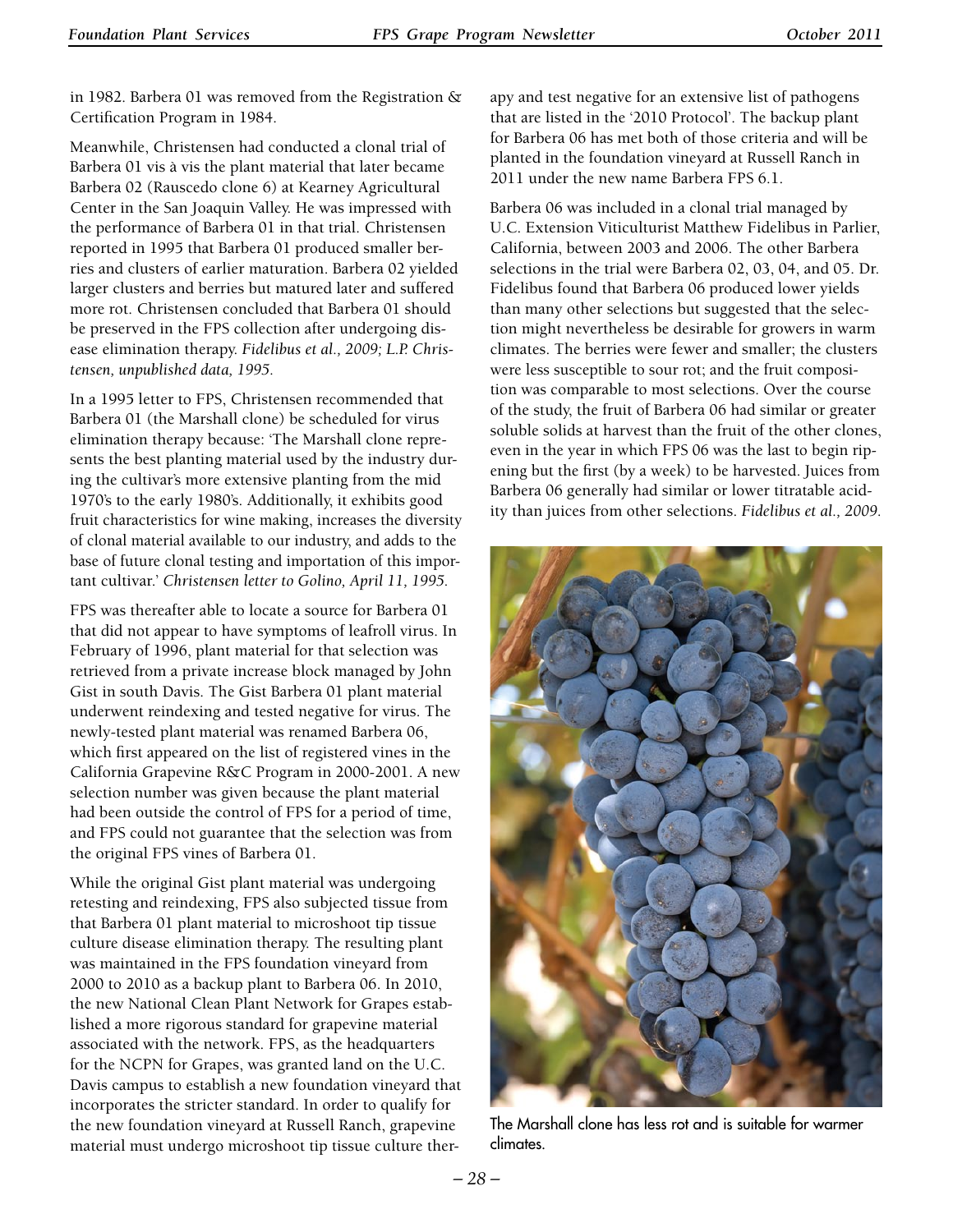## **Barbera 02**

Dr. Austin Goheen imported the plant material that became Barbera 02 to FPS from Italy for evaluation in February of 1983. The supplier of Rauscedo clone 6 was Rauscedo Grapevine Nursery. Rauscedo clone 06 never appeared on the approved registry of Italian clones and was removed from the Rauscedo selection program prior to microvinification. Barbera FPS 02 is not a proprietary selection at FPS.

Barbera 02 tested negative for viruses at FPS and did not undergo treatment. The selection was planted in the foundation vineyard in 1986 and first appeared on the list of registered vines in the California Registration & Certification Program in 1988-89.

In 1995, Peter Christensen summarized his findings for four years of data for Barbera 02 as follows: 'Results to date have shown [Barbera 02] to be more fruitful and to produce heavier berries and clusters, as well as higher yield, as compared to [Barbera 01]. However, [Barbera 02's] fruit maturation is 7 to 10 days later and shows high bunch rot potential. Wine color also tends to be lower with [Barbera 02]. This is probably due to the greater pulp to skin ratio of [Barbera 02], as the skin anthocyanin contents are similar.' *Christensen letter to Golino, 1995*. Christensen felt at that point that Barbera 02 had potential in the industry due to its production capacity.

Dr. Fidelibus also evaluated Barbera 02 based on four years of data (2003-2006). He concluded that Barbera FPS 02 was the least desirable selection because of large berries and high rot potential. He cited prior research that Barbera's large berries can cause clusters to become compacted and susceptible to rot. In Fidelibus' trial, Barbera 02 consistently had the largest berries and was most susceptible to sour rot. *Fidelibus et al., 2009.*

## **Barbera 03 and 05**

Barbera FPS 03 and Barbera FPS 05 are both clone CVT AT 171 from the Centro di Studio per il Miglioramento Genetico della Vite (CVT) , CNR (Grapevine Breeding Center), in Torino, Italy. The CVT-CNR center is involved in research regarding grapevines and cooperates with viticulturists at the University of Torino. Viticulturists Anna Schneider and Franco Mannini are experts in clonal selection and ampelography at the center.

CVT AT 171 was evaluated in Italy with the following results: medium-high vigor, high yield, medium-large cluster, and medium wine quality. *Mannini, 1995.* Ampelographer Anna Schneider commented that the clone is phenologically a bit earlier (bud break, veraison and fruit ripening) than the average Barbera population. She stated that the large clusters have small berries with moderate



Barbera 02 has heavier berries and larger clusters than other FPS clones.

acidity, suitable for young wines. *Schneider, 1997.* The clone was selected in the Piemonte region and first registered in Italy in 1990.

CVT AT 171 came to FPS in 1993 and was first offered for sale by FPS in 1997 with Provisional status. Selections 03 and 05 first appeared on the list of registered vines in 1999-2000 and 2000-2001, respectively.

At the time of the release of Barbera 03 and 05, the policy of issuing 'duplicate releases' of FPS plant material was explained in the FPS newsletter. More than one selection from a single source or single European clone was on occasion processed through the FPS program. 'Duplicate selection' sometimes signified that the two selections originated from different source vines for the same clone in Europe or that multiple selections from the same source vine underwent different heat treatments at FPS. Maintaining duplicate selections was one way to insure that materials that were true to variety and clone were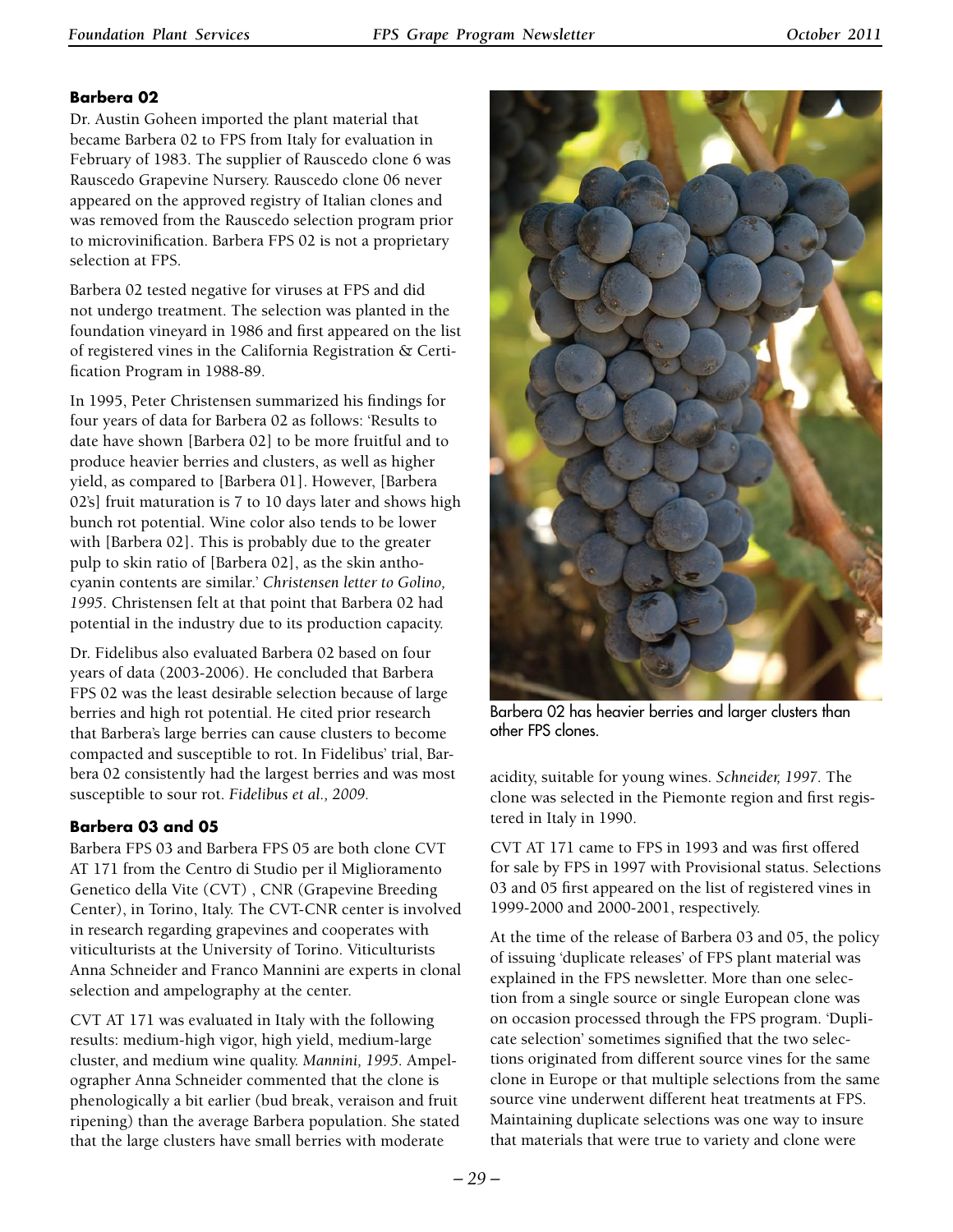eventually included in the FPS collection. Barbera CVT 171 was cited as an example for which there were two FPS selections, 03 and 05. *See FPMS 1997 Grape Program Newsletter.*  The FPS newsletter article did not clarify whether Barbera 03 and 05 were from the same or separate source vines in Italy, only that they were the same Italian clone.

In his clonal evaluation, Dr. Fidelibus found that the two selections were



Barbera 05 is clone CVT 171 from Italy.

almost identical with respect to every variable measured, regardless of year. Berries of selections 03, 04 and 05 were less heavy than Barbera 02 and heavier than Barbera 06. In every year, Barbera 03 and 05 produced 20 to 30 % more fruit, by weight, than Barbera 06. In two of the four years, the two produced 20% more fruit than Barbera 04. The higher yields for Barbera 03 and 05 were attributable either to production of more clusters or to heavier clusters, while the greater cluster weights of the two selections was attributable to those selections having more berries per cluster. *Fidelibus et al., 2009.*

## **Barbera FPS 04**

Barbera FPS 04 was imported to Foundation Plant Services in 1993 from CVT-CNR in Torino, Italy. The plant material is clone AT 84, which was selected in Piemonte by CVT and first registered in Italy in 1980.

The clonal performance in Italy indicates medium vigor and yield, small clusters, high wine quality, moderate acidity, and suitability both for early consumption and aging. *Mannini, 1995.* Anna Schneider commented that this clone was usually less affected by grey rot than the average Barbera clone. She agreed that the wine produced from the clone is high quality and suitable for aging. *Schneider, 1997.*

Diego Barison, director of field operations and customer relations for Novavine Grapevine Nursery, spoke at Foothill Grape Day 2011 'Focus on Barbera' and discussed clonal and wine trials of Barbera clones he has done in Italy and California. He indicated that Barbera FPS 04 (AT 84) is a popular clone in Italy which exhibits smallto-medium clusters and berries and early-to-medium budbreak and maturity. *Barison, 2011.*

 Barbera FPS 04 received no treatment and first appeared on the list of registered selections at FPS in 2000.

### **Barbera FPS 07**

Barbera FPS 07 was imported to Davis in 1998 by Novavine Grapevine Nursery from Vivai Cooperativi Rauscedo in Italy. The selection is a proprietary clone to Novavine.

The Italian clonal designation for FPS 07 is VCR 19. Diego Barison characterized this clone as one of the most suitable for producing wine through aging, given its good body, color and structure. The clusters are smaller and have higher fertility than average. This clone may be planted in rocky, dry soils. *Barison, 2011.*

Barbera FPS 07 received no treatment at FPS and appears on the list of registered vines in the California R&C Program.

## **Barbera FPS 08**

Barbera FPS 08 was imported to Davis in 1998 by Novavine Grapevine Nursery from Vivai Cooperativi Rauscedo in Italy. The selection is also proprietary to Novavine Grapevine Nursery.

The Italian clonal designation is VCR 15. Barison states that the clone produces small to medium clusters of lower than average weight and small berries. The vine exhibits medium vigor and yields a consistent production. The wine is 'nice and strong and a deep ruby red, if the canopy is managed properly'. Wine from this clone is also suitable for a long period of aging. *Barison, 2011.*

 Barbera 08 received no treatment at FPS and has registered status in the California R&C Program.

## **Conclusion**

Barbera was one of the early European grape cultivars imported for the emerging California wine industry. The versatility of the cultivar enabled it to thrive through various eras of California wine making and wine styles. The FPS collection contains Barbera selections that are suitable for winegrowers in all appropriate regions of California and elsewhere.

## **Acknowledgements**

With the exception of the 'Uva Barbera' plate on the first page, all photos were taken by Deborah Lamoreux.

I am extremely grateful to wine merchant Darrell Corti of Sacramento for his invaluable assistance in the writing of this article. Mr. Corti devoted many hours to educating me on Italian wines, to translating the Italian texts cited in the article and to reviewing my text and offering pertinent comments. Axel Borg, wine bibliographer and reference librarian in the Viticulture & Enology section of Shields Library at U.C. Davis, provided significant assistance in regard to the university publications and citations.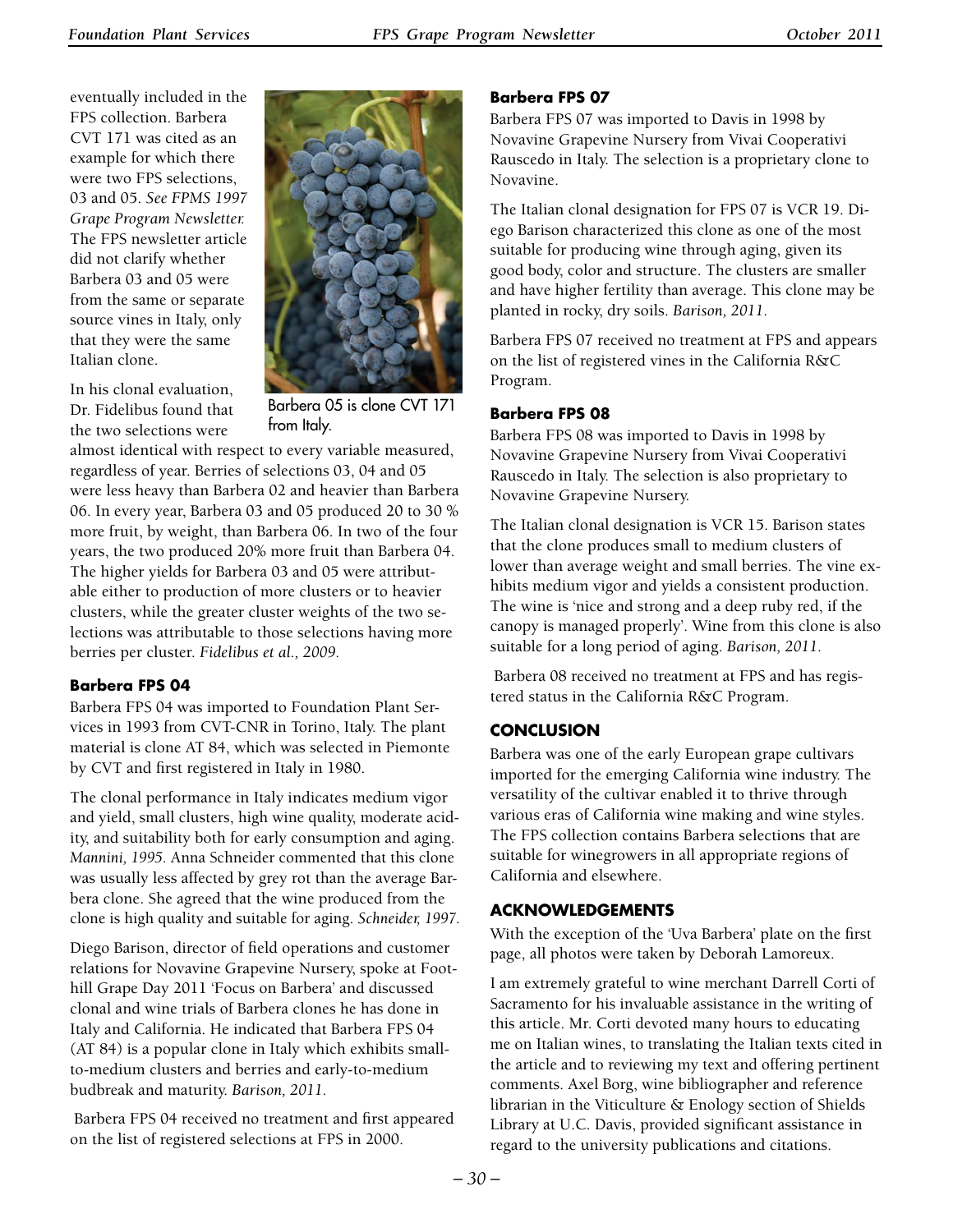I would also like to express my appreciation to University of California Viticulture Extension Specialists Dr. Matthew Fidelibus and Dr. Glenn McGourty for taking time to review and comment on the article and to Dr. Diego Barison of Novavine Grapevine Nursery for assistance with questions about Barbera.  $\frac{\partial f}{\partial x}$ 

#### **References**

- Adams, L.D. 1973. The wines of America, 1<sup>st</sup> ed., Boston, Houghton Mifflin, 1973.
- Ahrendt, L. 1961. Berberis & Mahonia. A taxonomic revision. J. Linn. Soc. Bot. 57 (1961), pp. 1-410.
- Alley, L. and D.A. Golino.2000. The Origins of the Grape Program at Foundation Plant Materials Service, Proceedings of the ASEV 50<sup>th</sup> Anniversary Meeting, Seattle, Washington, June 19-23, 2000.

Amerine, M.A. and A.J. Winkler. 1944. Composition and Quality of Musts and Wines of California Grapes, Hilgardia, vol.15, no. 6, Agricultural Experiment Station, University of California, Berkeley, California, February 1944.

Anderson, B. 2000. Barbera's Extraordinary Promise *In* Barbera. First ed. B.Anderson, M.Busso, M. Gily, and D.Lanati (eds.). Bibliotheca Culinaria S.r.l., Lodi, Italy. September 2000.

- Anderson, B.1980. VINO, The wines and winemakers of Italy. Atlantic Monthly Press Book, Little, Brown & Co., Boston and Toronto.
- Anonymous. 1938. Lodi District 1937 Grape and Wine Production. Wines & Vines, vol. 19, no. 9, September 1938.

Barison, Diego. 2011. Presentation at Foothill Grape Day 2011 'Focus on Barbera!', Amador County Fairgrounds, Plymouth, June 9, 2011.

Bioletti, F.T. 1929, rev. 1934. Elements of Grape Growing in California, Circular 30, California Agricultural Extension Service, College of Agriculture, University of California, Berkeley, California.

Bioletti, F.T. 1907. The Best Wine Grapes for California -Pruning Young Vines – Pruning the Sultanina, Bulletin No. 193, Agricultural Experiment Station, College of Agriculture, University of California, Berkeley.

Bioletti, F.T. 1896. Report of Viticultural Work During the Seasons 1887-1893- Addendum, Agricultural Experiment Station, College of Agriculture, University of California, Sacramento, California.

Brennan, R.M. 1992. Cuurents and gooseberries (*Ribes*). In: Moore J.N., Ballington J.R. (eds.) Genetic resources of temperate fruit and nut crops. International Society of Horticultural Sciences, Wageningen, pp. 457-488.

Busso, M. 2000. The Monferrato Vine *In* Barbera. First ed. Burton Anderson, Mario Busso, Maurizio Gily, and Donato Lanati (eds.). Bibliotheca Culinaria S.r.l., Lodi, Italy. September 2000.

California Grape Acreage Report – 2010 Crop, California Agricultural Statistics Service, United States Department of Agriculture, [www.nass.usda.gov/statistics](http://www.nass.usda.gov/statistics).

Calò, A., A. Scienzia, A.Costacurta. 2001. Vitigni d'Italia, Edagricole-Edizioni Agricole della Calderini, s.r.l., Bologna, Italia. (in Italian).

Christensen, P.. E-mail to author November 13, 2008.

- Christensen, L. P. 2003. Barbera. *In* Wine Grape Varieties in California: Barbera, L.P. Christensen et al. (eds.), pp. 25- 27. Publication 3419, University of California, Agriculture and Natural Resources, Oakland, California.
- Christensen, Peter. Letter to Dr. Deborah Golino, Director, Foundation Plant Materials Service, dated April 11, 1995.

Clarke, D. 1998. The Italian Influence in Amador Vineyards: A Century Later, American Vineyard Magazine, July 1998.

Dalmasso, G., G. Dell'Olio, A. Corte e P.Malfatto. 1960-61, volume 1, fasc.4: 'Barbera' *In* Principali vitigni da vino coltivati in Italia, Ministero Agricoltura e delle Foreste, Roma.

Di Ricaldone, G.A. 1974. La collezione ampelografica del marchese Leopoldo Incisa della Rocchetta (1792-1871), Camera Commercio di Asti, Asti.

Ferrandino A., Guidoni S. and F. Mannini.. 2007. Grape Quality Parameters and Polyphenolic Content of Different 'Barbera' and 'Nebbiolo' (*Vitis vinifera* L.) Clones as Influenced by Environmental Conditions – Preliminary Results, Proc. Intl. WS on Grapevine, Eds. V. Nuzzo et al., Acta Hort. 754, ISHS 2007.

Fidelibus, M. ., L. P. Christensen, D.A. Golino, N. L. Sweet, and K.Cathline. 2009. Yield Components and Fruit Composition of Five Barbera Grapevine Selections in the San Joaquin Valley, California, Am.J.Enol.Vitic. 60:4.

Fiola, J. 2011. E-mail to author from Joseph Fiola, Specialist in Viticulture and Small Fruit, University of Maryland Extension, Keedysville, Maryland, on June 27, 2011.

Florence, J.W. Sr. 1999. Legacy of a Village, The Italian Swiss Colony Winery and People of Asti, California, Phoenix, Arizona: Raymond Court Press.

Gallesio, Giorgio. 1817-1839. Pomona italiana, ossia trattato degli alberi fruttiferi. Pisa: Presso N. Capurro, 1817-1839.

Garoglio, P.G. 1973. Enciclopedia Vitivinicola Mondiale, vol. 1. Atlante Enografico Mondiale e Sintesi Vitivinicola del Mondo, Europa: Italia, Chapter 2: Piemonte. Milano: Edizione Scientifiche UIV.

Gily, M. 2001. Barbera: studio per la caratterizzazione del territorio, delle uve e dei vini dell'area di produzione del barbera d'Asti, Torino: Regione Piemonte, Assessorato agricoltura [2001].

Gily, M. 2000. The Barbera Vineyard *In* Barbera. First ed. Burton Anderson, Mario Busso, Maurizio Gily, and Donato Lanati (eds.). Bibliotheca Culinaria S.r.l., Lodi, Italy. September 2000.

Guida ai Vitigni D'Italia. 2005. Slow Food Editore.

Hilgard, E.W. 1896. 'Work of the College of Agriculture & Experiment Stations', Bulletin 111, University of California, Agricultural Experiment Station, Berkeley, California, September 1896.

Hilgard, E.W. and L. Paparelli. 1892. Report of Viticultural